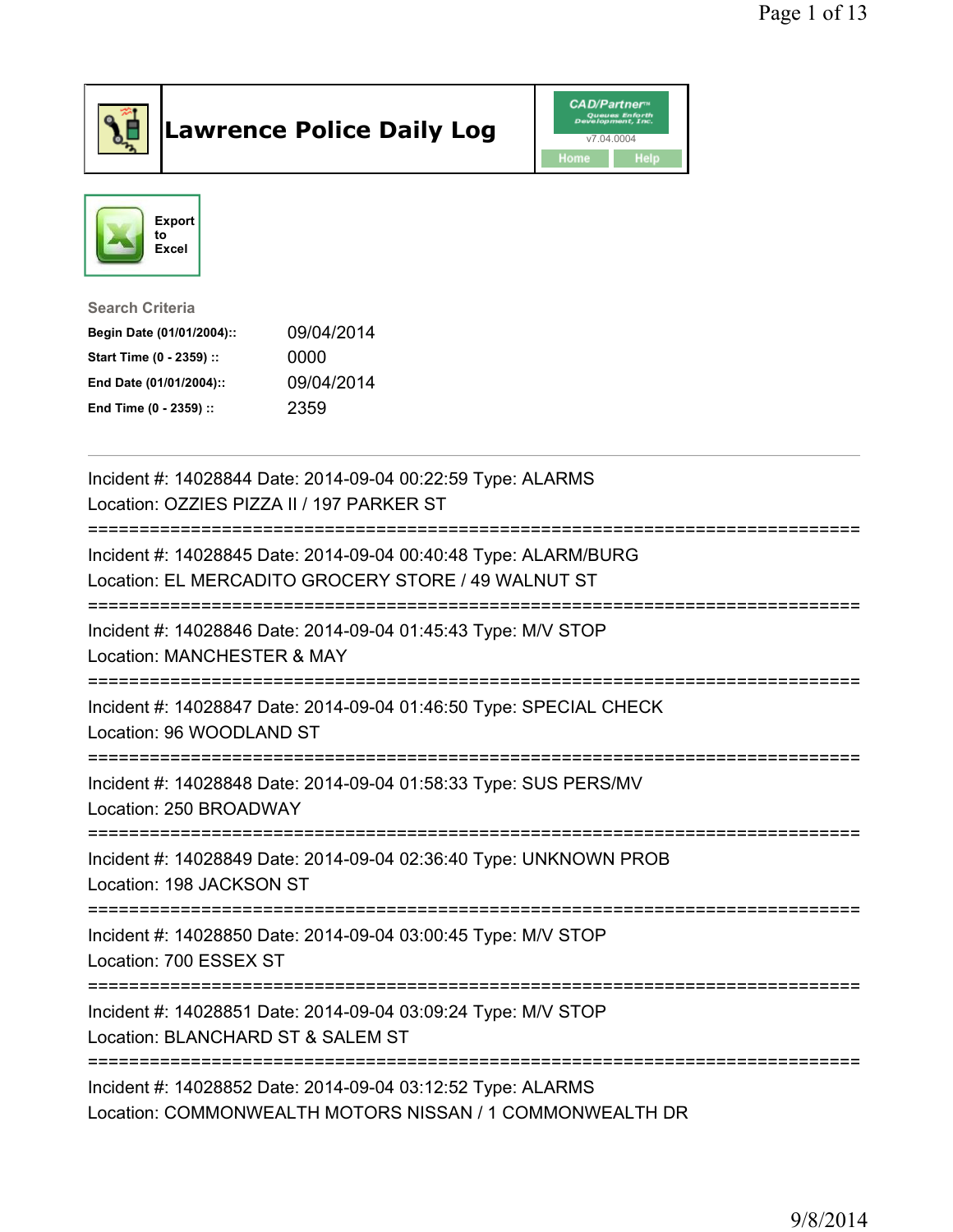| Incident #: 14028853 Date: 2014-09-04 03:22:42 Type: M/V STOP<br>Location: E HAVERHILL ST & MARSTON ST                                                                 |
|------------------------------------------------------------------------------------------------------------------------------------------------------------------------|
| Incident #: 14028854 Date: 2014-09-04 03:31:11 Type: M/V STOP<br>Location: WEST ST                                                                                     |
| Incident #: 14028855 Date: 2014-09-04 04:10:19 Type: TRESPASSING<br>Location: 550 BROADWAY                                                                             |
| Incident #: 14028856 Date: 2014-09-04 04:17:45 Type: M/V STOP<br>Location: ESSEX ST & UNION ST<br>========================                                             |
| Incident #: 14028857 Date: 2014-09-04 04:34:24 Type: B&E/PROG<br>Location: 115 WOODLAND ST<br>=====================================                                    |
| Incident #: 14028858 Date: 2014-09-04 05:02:21 Type: ALARMS<br>Location: GAS & GO / 150 WINTHROP AV                                                                    |
| Incident #: 14028859 Date: 2014-09-04 05:54:10 Type: THREATS<br>Location: CRESTWOOD CIR & MT VERNON ST                                                                 |
| -------------------<br>Incident #: 14028860 Date: 2014-09-04 06:06:34 Type: B&E/MV/PAST<br>Location: 700 ESSEX ST                                                      |
| Incident #: 14028861 Date: 2014-09-04 06:39:08 Type: AUTO ACC/PI<br><b>Location: MERRIMACK ST</b>                                                                      |
| Incident #: 14028862 Date: 2014-09-04 06:41:38 Type: GENERAL SERV<br>Location: PLAZA 114                                                                               |
| Incident #: 14028863 Date: 2014-09-04 06:55:28 Type: ALARMS<br>Location: COMMUNITY DAY CARE / 50 PLEASANT ST                                                           |
| Incident #: 14028864 Date: 2014-09-04 07:03:51 Type: MV/BLOCKING<br>Location: 14 FALMOUTH ST                                                                           |
| Incident #: 14028865 Date: 2014-09-04 07:25:36 Type: M/V STOP<br>Location: LAWRENCE ST & METHUEN ST                                                                    |
| ==============================<br>Incident #: 14028866 Date: 2014-09-04 07:27:06 Type: AUTO ACC/UNK PI<br><b>Lootion: EDIENINI VO DECTALIDANIT / 997 MINITUDOD AV/</b> |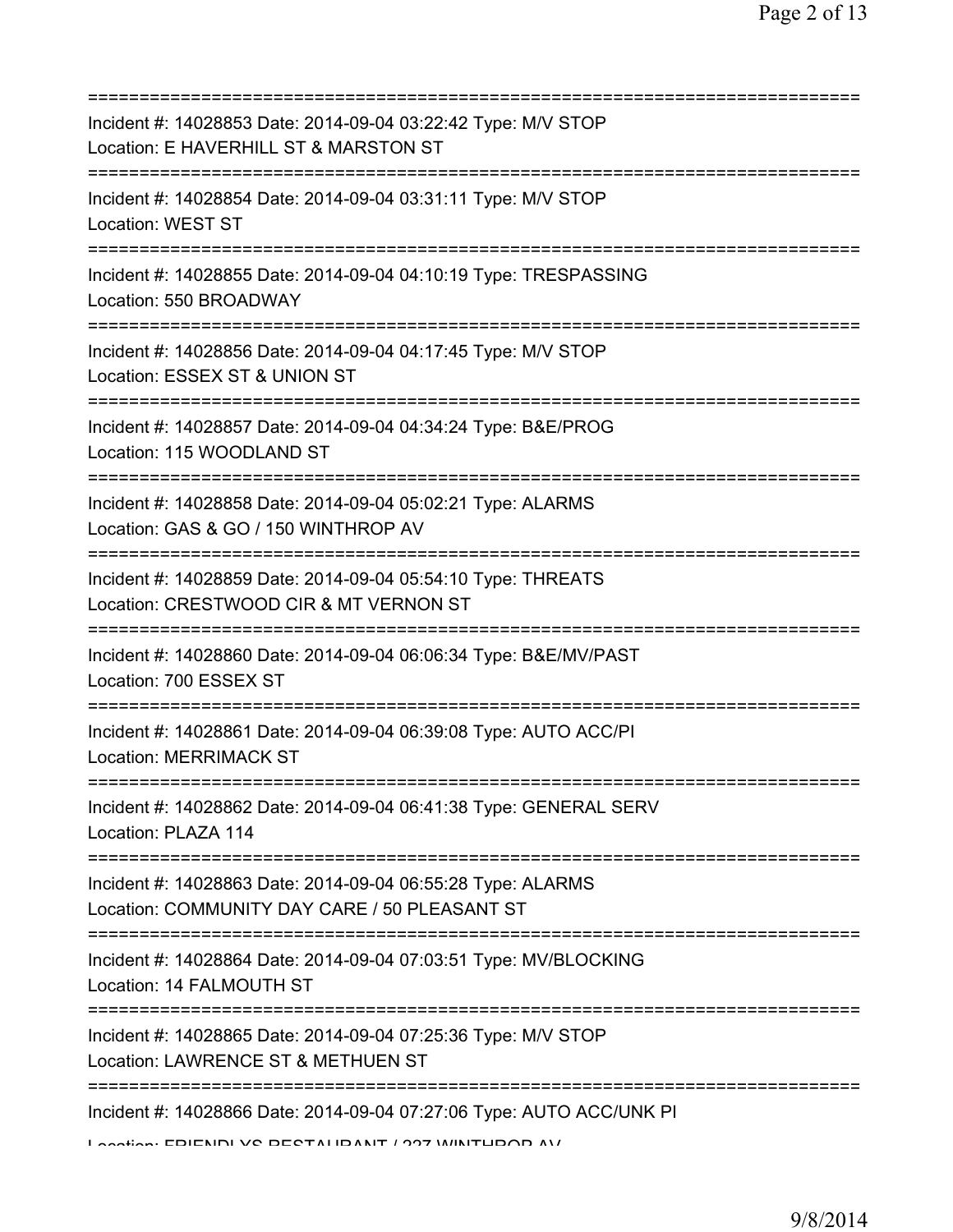| Incident #: 14028867 Date: 2014-09-04 07:49:26 Type: AUTO ACC/UNK PI<br>Location: 113 HAVERHILL ST                                   |
|--------------------------------------------------------------------------------------------------------------------------------------|
| Incident #: 14028868 Date: 2014-09-04 08:02:33 Type: AUTO ACC/NO PI<br>Location: S BROADWAY & SHAW ST<br>=======================     |
| Incident #: 14028869 Date: 2014-09-04 08:09:03 Type: ALARMS<br>Location: INTERNATIONAL INSTITUTE / 125 AMESBURY ST                   |
| Incident #: 14028870 Date: 2014-09-04 08:14:41 Type: STOL/MV/PAS<br>Location: 892 ESSEX ST<br>=========================              |
| Incident #: 14028871 Date: 2014-09-04 08:22:34 Type: CONFIS PROP<br>Location: 80 BODWELL ST                                          |
| Incident #: 14028872 Date: 2014-09-04 08:36:40 Type: AUTO ACC/NO PI<br>Location: HIGH SCHOOL LOT                                     |
| Incident #: 14028873 Date: 2014-09-04 08:52:32 Type: ALARMS<br>Location: 243 FERRY ST                                                |
| Incident #: 14028874 Date: 2014-09-04 08:54:39 Type: STOL/MV/PAS<br>Location: 11 HANCOCK ST                                          |
| Incident #: 14028875 Date: 2014-09-04 09:43:21 Type: RECOV/STOL/MV<br><b>Location: LEONARD AV</b>                                    |
| Incident #: 14028876 Date: 2014-09-04 09:55:40 Type: DRUG VIO<br>Location: 70 N PARISH RD                                            |
| Incident #: 14028877 Date: 2014-09-04 10:11:19 Type: STOL/MV/PAS<br>Location: 556 HOWARD ST<br>===================================== |
| Incident #: 14028878 Date: 2014-09-04 10:14:20 Type: DRUG VIO<br>Location: 70 N PARISH RD                                            |
| Incident #: 14028880 Date: 2014-09-04 10:16:17 Type: LARCENY/PAST<br>Location: 70 N PARISH RD                                        |
| Incident #: 14028879 Date: 2014-09-04 10:16:41 Type: GENERAL SERV                                                                    |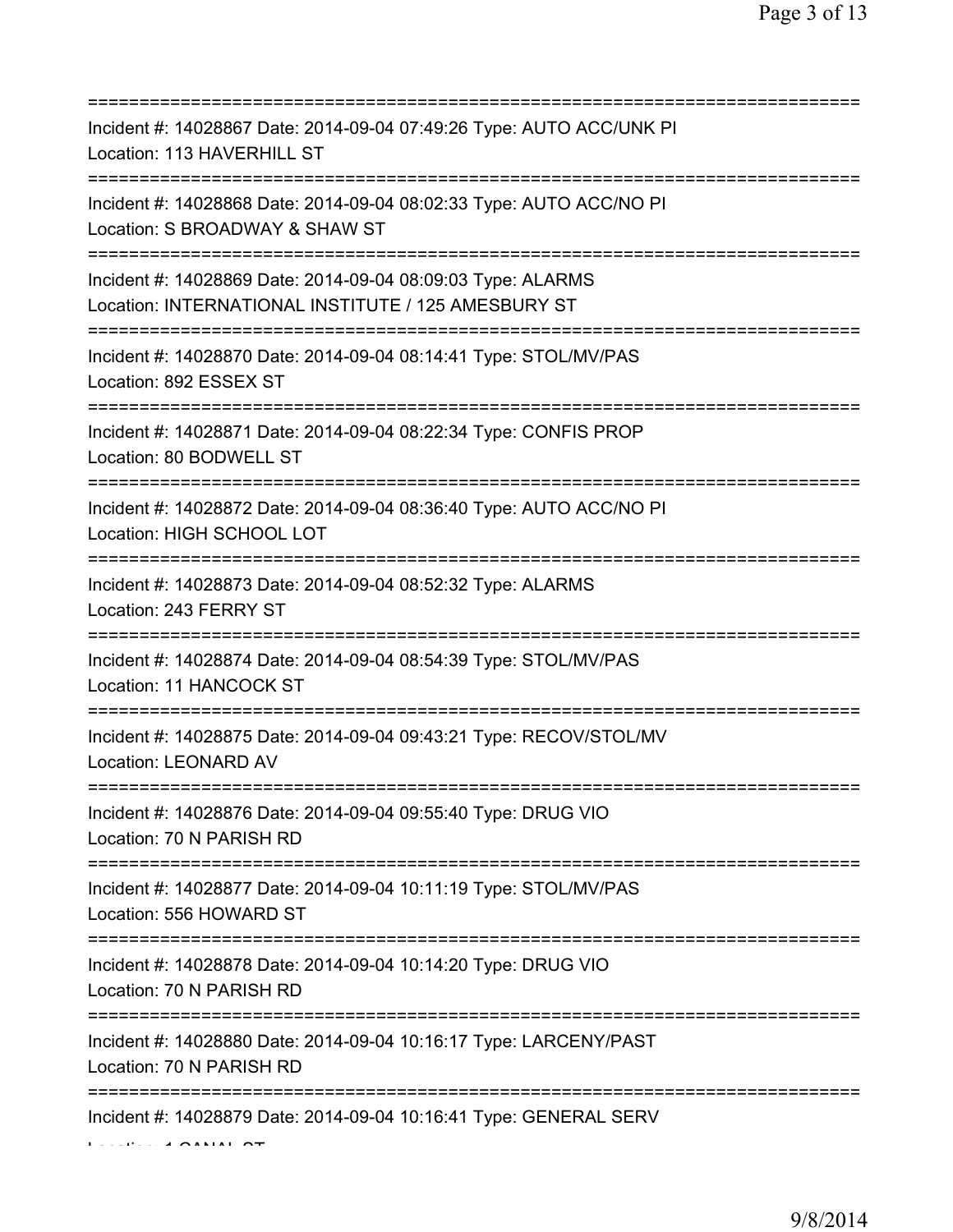| Incident #: 14028881 Date: 2014-09-04 10:22:59 Type: MAL DAMAGE<br>Location: 59 S BOWDOIN ST                                                 |
|----------------------------------------------------------------------------------------------------------------------------------------------|
| Incident #: 14028882 Date: 2014-09-04 10:25:17 Type: LARCENY/PAST<br>Location: SALVATION ARMY / 250 HAVERHILL ST<br>======================== |
| Incident #: 14028883 Date: 2014-09-04 10:30:38 Type: DRUG VIO<br>Location: ANDOVER ST & EATON ST<br>=====================================    |
| Incident #: 14028884 Date: 2014-09-04 10:31:57 Type: 209A/SERVE<br>Location: 235 BROADWAY<br>====================================            |
| Incident #: 14028885 Date: 2014-09-04 10:33:01 Type: M/V STOP<br>Location: CAMBRIDGE ST & WINTHROP AV                                        |
| Incident #: 14028886 Date: 2014-09-04 10:43:46 Type: M/V STOP<br>Location: FARNHAM ST & S UNION ST                                           |
| Incident #: 14028887 Date: 2014-09-04 10:44:32 Type: M/V STOP<br>Location: CAMBRIDGE ST & WINTHROP AV                                        |
| Incident #: 14028888 Date: 2014-09-04 10:44:44 Type: ALARM/BURG<br>Location: VICTORINO RESD / 39 PEARL ST                                    |
| Incident #: 14028889 Date: 2014-09-04 10:50:15 Type: 209A/SERVE<br>Location: 86 CROSS ST                                                     |
| Incident #: 14028890 Date: 2014-09-04 10:58:55 Type: 209A/SERVE<br>Location: 29 WILLOW ST                                                    |
| Incident #: 14028891 Date: 2014-09-04 11:02:02 Type: M/V STOP<br>Location: BOXFORD ST & WINTHROP AV                                          |
| Incident #: 14028892 Date: 2014-09-04 11:03:16 Type: 209A/SERVE<br>Location: 184 PARK ST                                                     |
| Incident #: 14028893 Date: 2014-09-04 11:05:57 Type: TOW OF M/V<br>Location: 13 KENDALL ST                                                   |
| Incident #: 14028894 Date: 2014-09-04 11:07:24 Type: SUS PERS/MV                                                                             |

Location: 572 ESSEX ST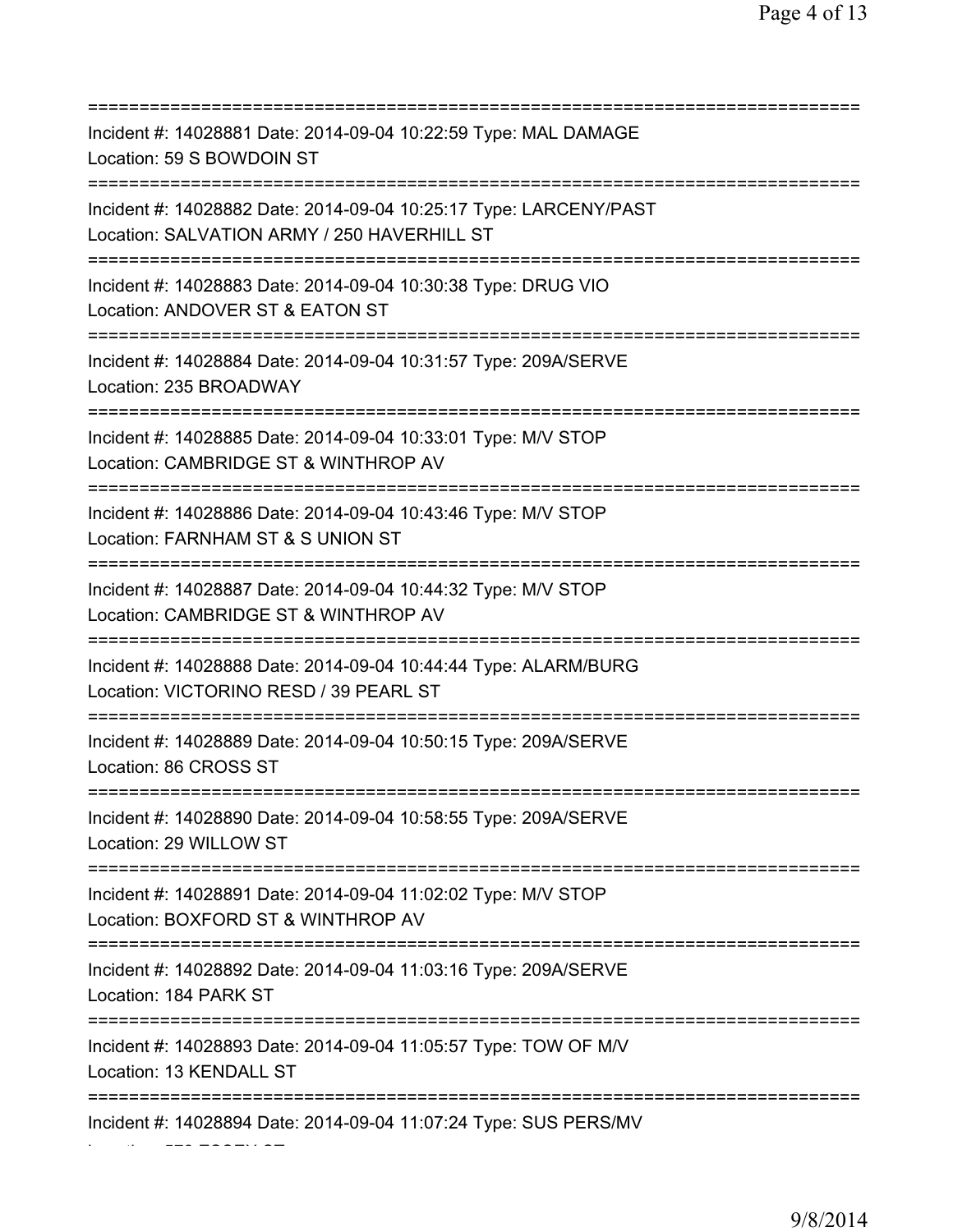| ===========================                                                                                        |
|--------------------------------------------------------------------------------------------------------------------|
| Incident #: 14028895 Date: 2014-09-04 11:08:21 Type: 209A/SERVE<br>Location: 61 BRADFORD ST                        |
| Incident #: 14028896 Date: 2014-09-04 11:09:41 Type: M/V STOP<br>Location: 122 EVERETT ST                          |
| Incident #: 14028897 Date: 2014-09-04 11:20:43 Type: 209A/SERVE<br>Location: 383 CHESTNUT ST #105                  |
| Incident #: 14028898 Date: 2014-09-04 11:23:33 Type: M/V STOP<br>Location: 34 HAVERHILL ST                         |
| Incident #: 14028899 Date: 2014-09-04 11:28:10 Type: M/V STOP<br>Location: 82 EVERETT ST                           |
| Incident #: 14028900 Date: 2014-09-04 11:29:06 Type: INVEST CONT<br>Location: 99 MYRTLE ST                         |
| Incident #: 14028901 Date: 2014-09-04 11:30:23 Type: M/V STOP<br>Location: 314 S UNION ST                          |
| Incident #: 14028902 Date: 2014-09-04 11:32:20 Type: M/V STOP<br>Location: COMMON ST & HAMPSHIRE ST                |
| Incident #: 14028903 Date: 2014-09-04 11:41:17 Type: M/V STOP<br>Location: JACKSON ST & METHUEN ST                 |
| Incident #: 14028904 Date: 2014-09-04 11:42:47 Type: M/V STOP<br>Location: 178 LAWRENCE ST                         |
| Incident #: 14028905 Date: 2014-09-04 11:46:20 Type: INVEST CONT<br>Location: 360 MERRIMACK ST                     |
| Incident #: 14028906 Date: 2014-09-04 11:56:32 Type: MAL DAMAGE<br>Location: 13 MORTON ST                          |
| Incident #: 14028907 Date: 2014-09-04 11:59:25 Type: THREATS<br>Location: LAWRENCE PUBLIC LIBRARY / 51 LAWRENCE ST |
| ==================================<br>Incident #: 14028908 Date: 2014-09-04 12:01:19 Type: INVESTIGATION           |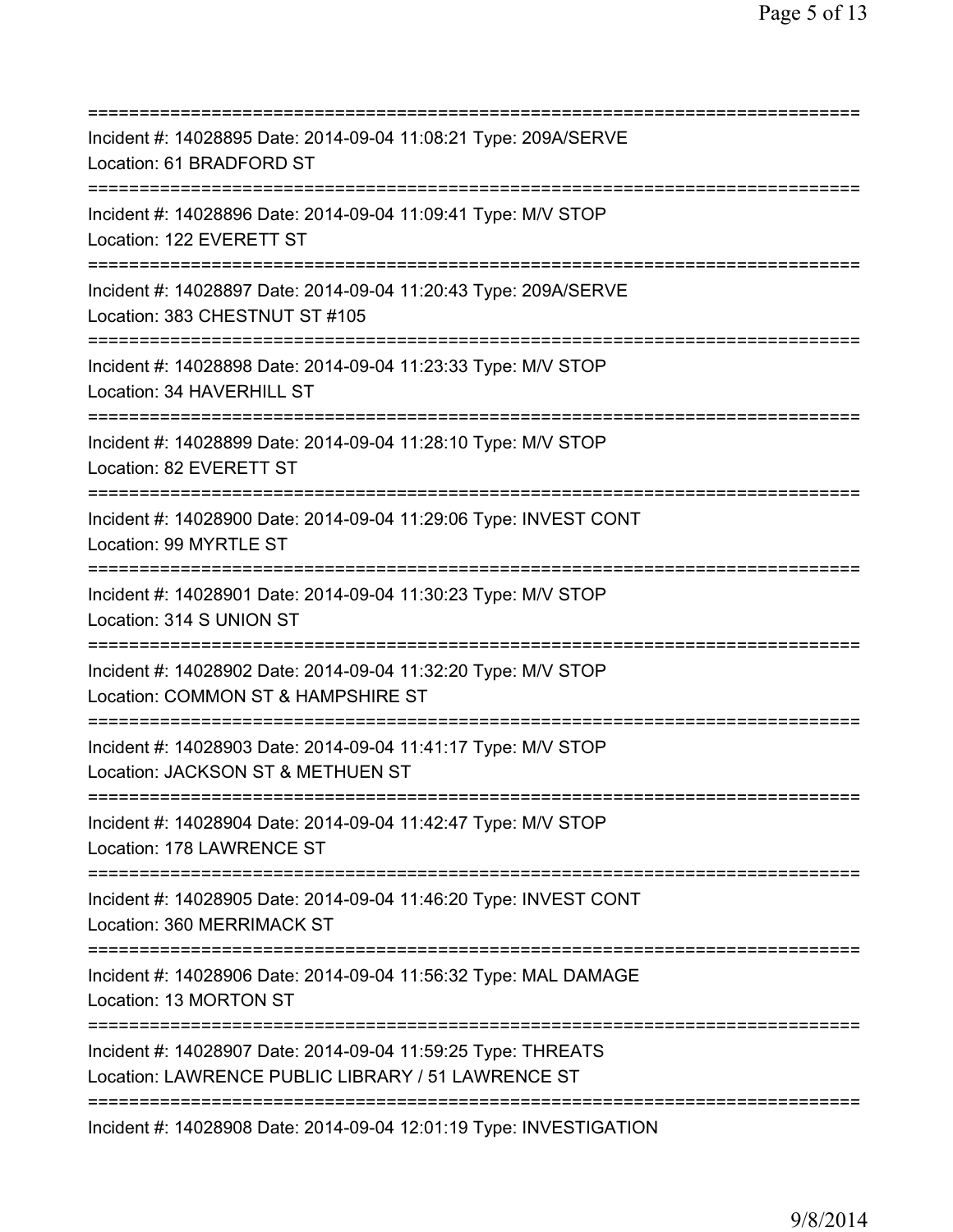| Incident #: 14028909 Date: 2014-09-04 12:11:21 Type: M/V STOP<br>Location: CHESTNUT ST & LAWRENCE ST                                   |
|----------------------------------------------------------------------------------------------------------------------------------------|
| Incident #: 14028911 Date: 2014-09-04 12:38:04 Type: LIC PLATE STO<br>Location: COMMONWEALTH MOTORS / 6 COMMONWEALTH DR                |
| Incident #: 14028910 Date: 2014-09-04 12:38:06 Type: INVESTIGATION<br>Location: 90 LOWELL ST<br>====================================== |
| Incident #: 14028912 Date: 2014-09-04 12:46:59 Type: LARCENY/MV/PAST<br>Location: 14 GROVE ST<br>==============================        |
| Incident #: 14028913 Date: 2014-09-04 12:52:47 Type: AUTO ACC/UNK PI<br>Location: 280 MERRIMACK ST                                     |
| Incident #: 14028914 Date: 2014-09-04 13:05:54 Type: MAL DAMAGE<br>Location: 233 HAVERHILL ST<br>===================================== |
| Incident #: 14028915 Date: 2014-09-04 13:07:44 Type: DRUG VIO<br>Location: DENNYS / 160 WINTHROP AV                                    |
| Incident #: 14028916 Date: 2014-09-04 13:08:04 Type: AUTO ACC/NO PI<br>Location: ANDOVER ST & FOSTER ST                                |
| Incident #: 14028917 Date: 2014-09-04 13:13:31 Type: M/V STOP<br>Location: NEWBURY ST & ORCHARD ST                                     |
| Incident #: 14028918 Date: 2014-09-04 13:14:33 Type: M/V STOP<br>Location: 365 BROADWAY                                                |
| ================================<br>Incident #: 14028919 Date: 2014-09-04 13:18:25 Type: NOISE ORD<br>Location: 256 ESSEX ST FL 304    |
| Incident #: 14028920 Date: 2014-09-04 13:22:53 Type: M/V STOP<br>Location: BROADWAY & CROSS ST                                         |
| Incident #: 14028921 Date: 2014-09-04 13:24:08 Type: INVEST CONT<br>Location: 75 AVON ST                                               |
| Incident #: 14028922 Date: 2014-09-04 13:26:54 Type: MAN DOWN                                                                          |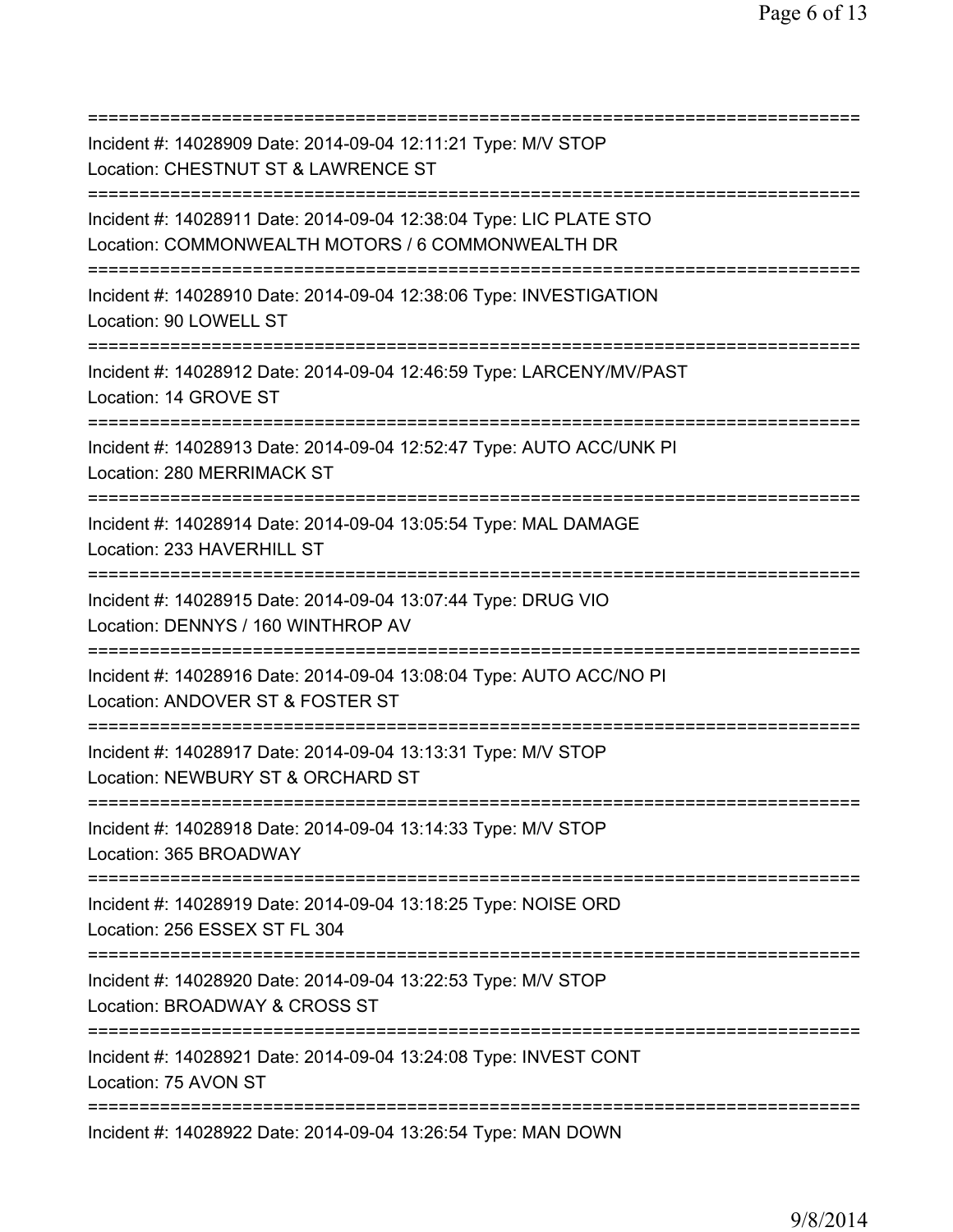Location: 243 S BROADWAY

| Incident #: 14028923 Date: 2014-09-04 13:53:29 Type: AUTO ACC/NO PI<br>Location: PRIMO'S LIQUORS / 450 HAVERHILL ST                  |
|--------------------------------------------------------------------------------------------------------------------------------------|
| Incident #: 14028924 Date: 2014-09-04 13:54:19 Type: M/V STOP<br>Location: 97 EVERETT ST                                             |
| Incident #: 14028925 Date: 2014-09-04 13:56:39 Type: DISTURBANCE<br>Location: BENNINGTON ST & ERVING AV<br> ======================== |
| Incident #: 14028926 Date: 2014-09-04 13:59:37 Type: ANIMAL COMPL<br>Location: 153 BAILEY ST                                         |
| Incident #: 14028927 Date: 2014-09-04 13:59:49 Type: STOL/MV/PAS<br>Location: 234 LAWRENCE ST                                        |
| Incident #: 14028928 Date: 2014-09-04 14:12:58 Type: TOW OF M/V<br>Location: 145 AMESBURY ST                                         |
| Incident #: 14028929 Date: 2014-09-04 14:16:01 Type: M/V STOP<br>Location: EATON ST & EVERETT ST                                     |
| Incident #: 14028930 Date: 2014-09-04 14:17:14 Type: M/V STOP<br>Location: FALLS BRIDGE & S BROADWAY                                 |
| Incident #: 14028931 Date: 2014-09-04 14:18:27 Type: 209A/SERVE<br>Location: 36 ARLINGTON ST                                         |
| Incident #: 14028932 Date: 2014-09-04 14:22:36 Type: AUTO ACC/NO PI<br>Location: 356 HIGH ST                                         |
| Incident #: 14028933 Date: 2014-09-04 14:23:46 Type: M/V STOP<br>Location: 122 EVERETT ST                                            |
| Incident #: 14028934 Date: 2014-09-04 14:25:13 Type: 209A/SERVE<br>Location: 169 HAVERHILL ST                                        |
| Incident #: 14028935 Date: 2014-09-04 14:30:25 Type: SUS PERS/MV<br>Location: 70 N PARISH RD                                         |
| Individual 4. 4 400002 Data: 204 A OO A A4.04.40 Tung: Al ADMILIOI D                                                                 |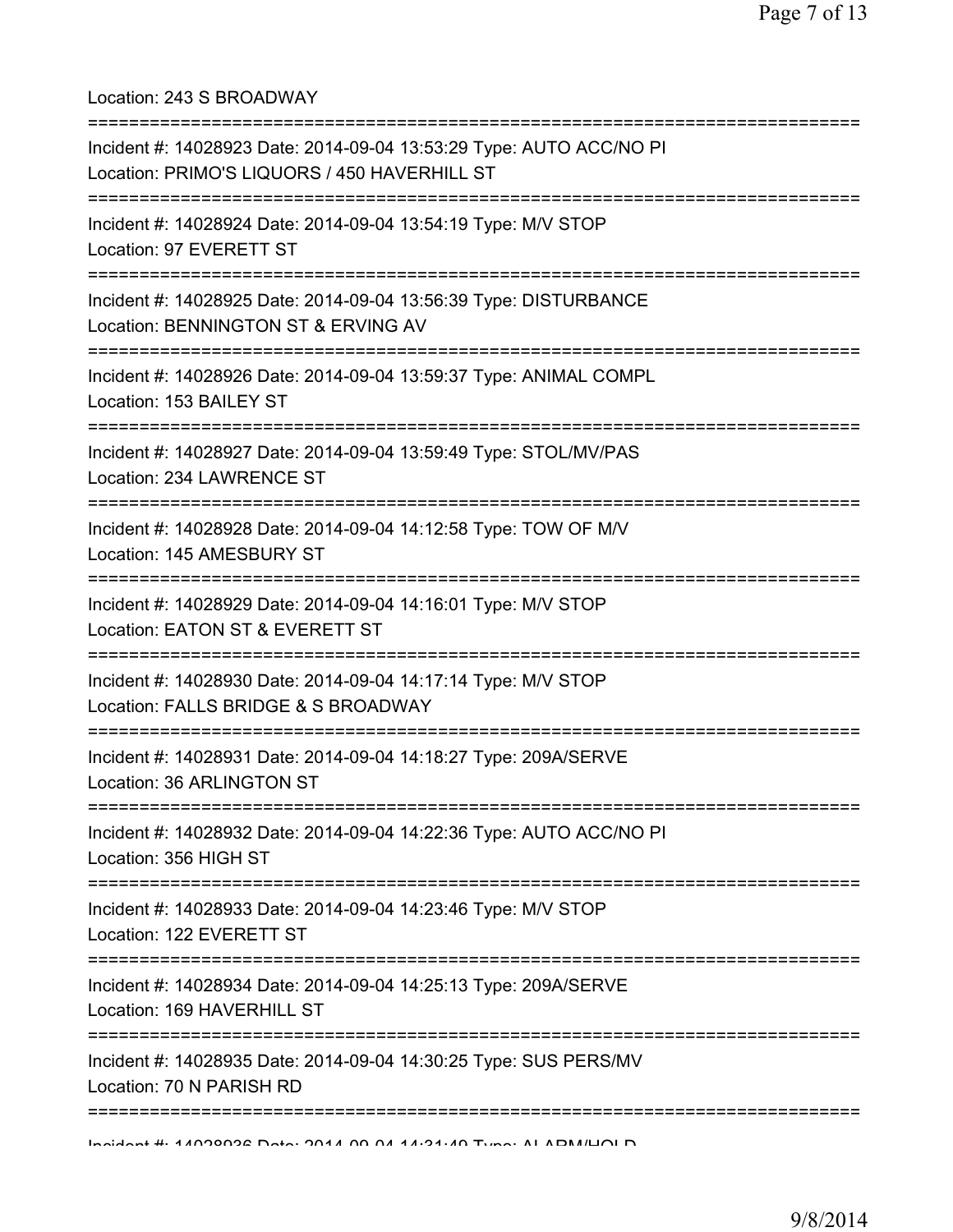Location: 229 BRUCE ST

| Incident #: 14028937 Date: 2014-09-04 14:35:04 Type: M/V STOP<br>Location: 122 EVERETT ST                                              |
|----------------------------------------------------------------------------------------------------------------------------------------|
| Incident #: 14028938 Date: 2014-09-04 14:39:45 Type: TOW OF M/V<br>Location: HAMPSHIRE & BRADFORD<br>================================= |
| Incident #: 14028939 Date: 2014-09-04 14:42:10 Type: M/V STOP<br>Location: 122 EVERETT ST                                              |
| Incident #: 14028940 Date: 2014-09-04 14:50:22 Type: ALARM/BURG<br>Location: ST JOSEPH'S RECTORY / 241 HAMPSHIRE ST                    |
| Incident #: 14028941 Date: 2014-09-04 14:56:40 Type: 209A/SERVE<br>Location: 6 DIAMOND ST #27                                          |
| Incident #: 14028942 Date: 2014-09-04 15:04:05 Type: ALARM/BURG<br>Location: 18 FALMOUTH ST                                            |
| Incident #: 14028943 Date: 2014-09-04 15:05:28 Type: ALARM/HOLD<br>Location: 1 GENERAL ST                                              |
| Incident #: 14028944 Date: 2014-09-04 15:08:35 Type: DISTURBANCE<br>Location: COMMONWEALTH MOTORS / 6 COMMONWEALTH DR                  |
| Incident #: 14028945 Date: 2014-09-04 15:24:13 Type: NOTIFICATION<br>Location: 80 RAILROAD ST FL 2                                     |
| Incident #: 14028946 Date: 2014-09-04 15:25:11 Type: AUTO ACC/PI<br>Location: LAWRENCE ST & STEARNS AV                                 |
| Incident #: 14028947 Date: 2014-09-04 15:31:38 Type: 209A/SERVE<br>Location: 130 COMMON ST                                             |
| Incident #: 14028948 Date: 2014-09-04 15:36:24 Type: ROBBERY UNARM<br>Location: AUBURN ST & BENNINGTON ST                              |
| Incident #: 14028949 Date: 2014-09-04 15:47:31 Type: AUTO ACC/UNK PI<br>Location: 141 EASTON ST                                        |
|                                                                                                                                        |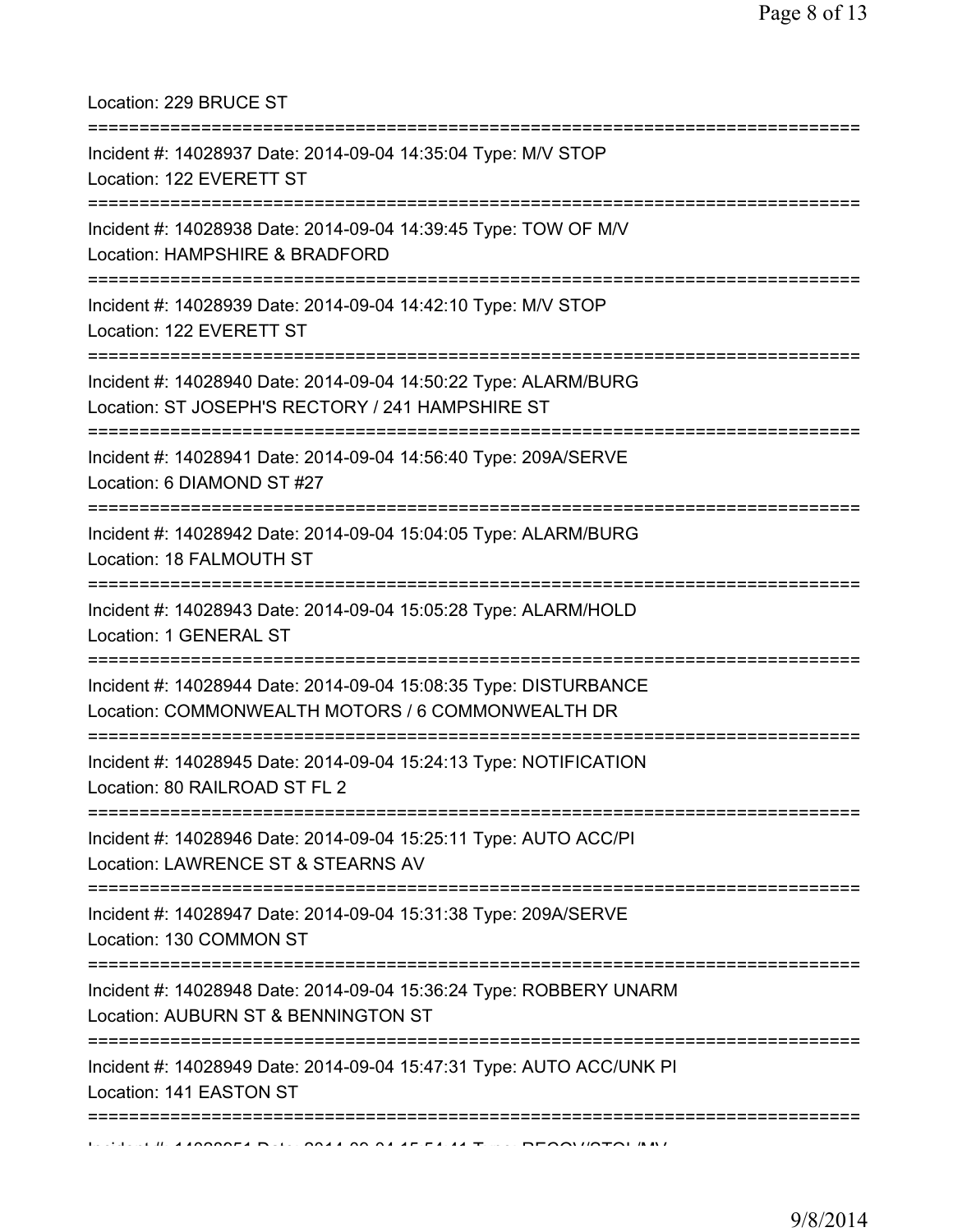Location: 123 MAY ST

| Incident #: 14028950 Date: 2014-09-04 15:55:40 Type: AUTO ACC/NO PI<br>Location: BRUCKMANS FEED / 179 S BROADWAY                  |
|-----------------------------------------------------------------------------------------------------------------------------------|
| Incident #: 14028952 Date: 2014-09-04 15:57:22 Type: M/V STOP<br>Location: BENNINGTON ST & ERVING AV                              |
| Incident #: 14028953 Date: 2014-09-04 16:04:31 Type: ALARMS<br>Location: SHOWCASE CINEMA / 141 WINTHROP AV                        |
| Incident #: 14028954 Date: 2014-09-04 16:14:32 Type: SUS PERS/MV<br>Location: CHESTNUT ST & JACKSON ST<br>----------------------- |
| Incident #: 14028955 Date: 2014-09-04 16:17:34 Type: 209A/SERVE<br>Location: 21 E HAVERHILL ST                                    |
| Incident #: 14028956 Date: 2014-09-04 16:24:07 Type: ROBBERY ARMED<br><b>Location: MANCHESTER ST</b>                              |
| Incident #: 14028957 Date: 2014-09-04 16:44:15 Type: EMERGENCY209A<br>Location: 23 FURBER ST                                      |
| Incident #: 14028958 Date: 2014-09-04 16:44:32 Type: WOMAN DOWN<br>Location: 49 SWAN ST                                           |
| Incident #: 14028959 Date: 2014-09-04 16:58:06 Type: SUS PERS/MV<br>Location: BROADWAY & GREEN ST                                 |
| Incident #: 14028960 Date: 2014-09-04 16:58:50 Type: SUS PERS/MV<br>Location: FAMILY DOLLAR / 700 ESSEX ST                        |
| Incident #: 14028962 Date: 2014-09-04 17:14:04 Type: LARCENY/PAST<br>Location: FAMA MARKET / 511 BROADWAY                         |
| Incident #: 14028961 Date: 2014-09-04 17:14:05 Type: INVEST CONT<br>Location: 115 WOODLAND ST                                     |
| Incident #: 14028963 Date: 2014-09-04 17:24:54 Type: DOMESTIC/PAST<br>Location: 358 ANDOVER ST                                    |
|                                                                                                                                   |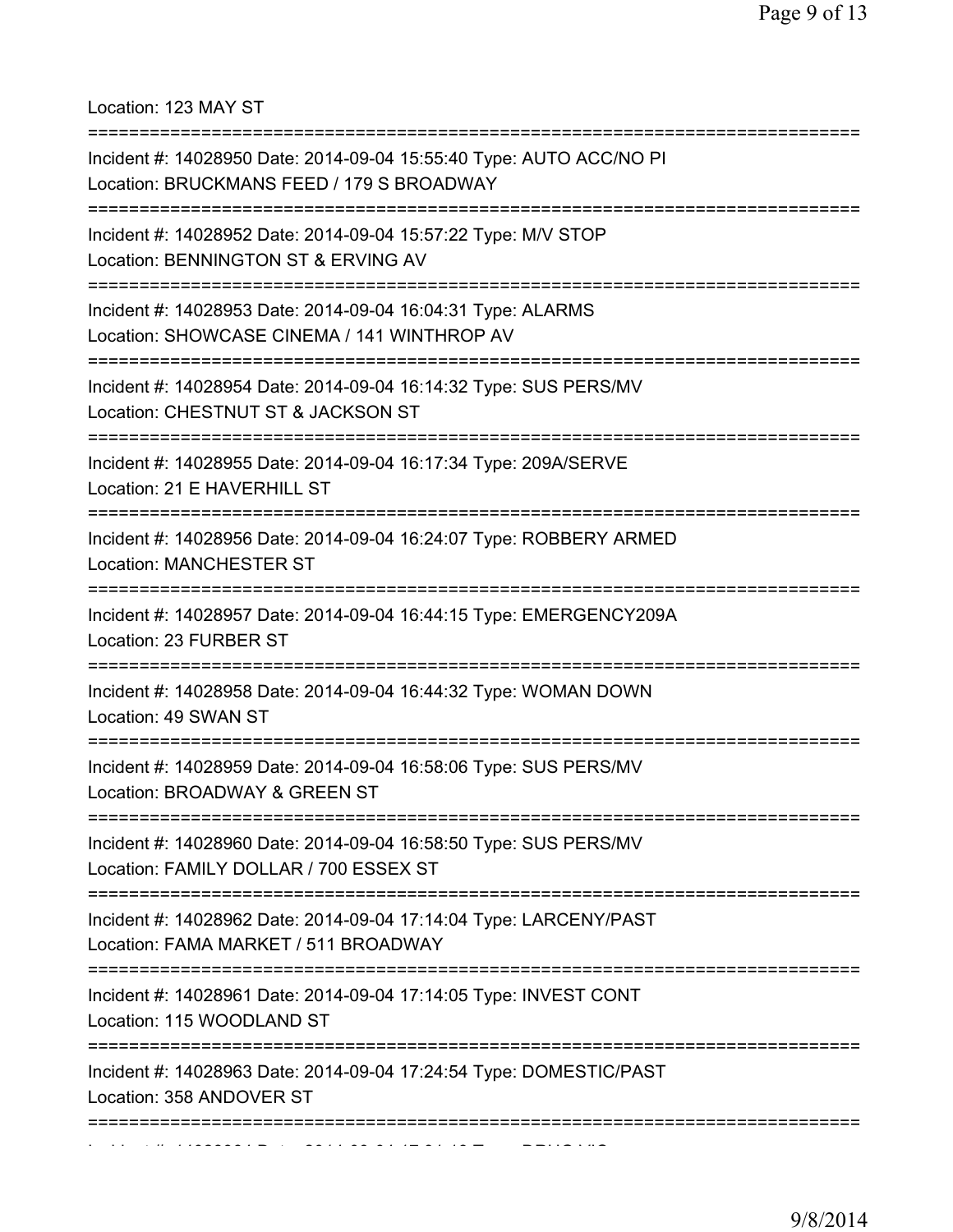Location: 2 INMAN ST

| Incident #: 14028965 Date: 2014-09-04 17:31:56 Type: M/V STOP<br>Location: NEWBURY ST & ORCHARD ST<br>============================== |
|--------------------------------------------------------------------------------------------------------------------------------------|
| Incident #: 14028966 Date: 2014-09-04 17:39:27 Type: M/V STOP<br><b>Location: HANCOCK ST</b>                                         |
| Incident #: 14028967 Date: 2014-09-04 17:41:42 Type: CK WELL BEING<br>Location: 18 FRANKLIN ST #107B                                 |
| Incident #: 14028968 Date: 2014-09-04 17:45:01 Type: TOW OF M/V<br>Location: BERNARD AV & HANCOCK ST                                 |
| Incident #: 14028969 Date: 2014-09-04 17:45:35 Type: THREATS<br>Location: 50 ISLAND ST<br>=============================              |
| Incident #: 14028970 Date: 2014-09-04 17:46:04 Type: FIGHT<br>Location: E HAVERHILL ST & PROSPECT ST                                 |
| Incident #: 14028971 Date: 2014-09-04 17:47:32 Type: MISSING PERS<br>Location: 65.5 WARREN ST                                        |
| Incident #: 14028972 Date: 2014-09-04 17:47:53 Type: LARCENY/PAST<br>Location: 10 SHERMAN ST                                         |
| Incident #: 14028973 Date: 2014-09-04 18:04:36 Type: TOW OF M/V<br>Location: 190 HAMPSHIRE ST                                        |
| Incident #: 14028974 Date: 2014-09-04 18:26:03 Type: TOW OF M/V<br>Location: CVS PHARMACY / 266 BROADWAY                             |
| Incident #: 14028975 Date: 2014-09-04 18:31:42 Type: SUS PERS/MV<br>Location: MONMOUTH ST & PARK ST                                  |
| Incident #: 14028976 Date: 2014-09-04 18:33:15 Type: EXTRA SURVEIL<br>Location: 96 WOODLAND ST                                       |
| Incident #: 14028977 Date: 2014-09-04 18:44:48 Type: LARCENY/PAST<br>Location: BURGER KING / 187 BROADWAY                            |
|                                                                                                                                      |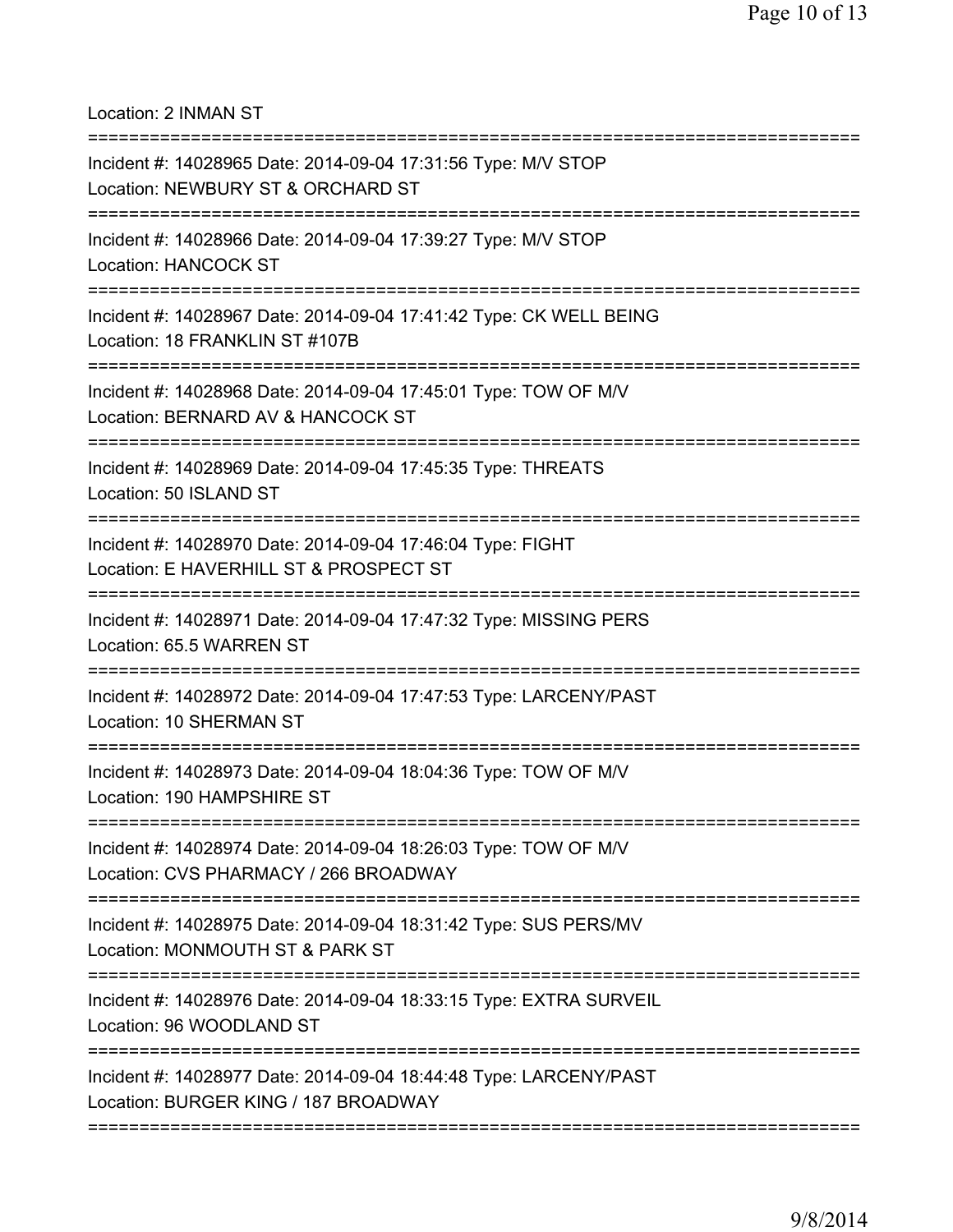Location: 546 HAMPSHIRE ST =========================================================================== Incident #: 14028979 Date: 2014-09-04 18:52:39 Type: MAL DAMAGE Location: 112 MARSTON ST =========================================================================== Incident #: 14028980 Date: 2014-09-04 19:08:50 Type: DISTURBANCE Location: LAWRENCE GENERAL HOSPITAL / 1 GENERAL ST =========================================================================== Incident #: 14028981 Date: 2014-09-04 19:13:58 Type: ALARM/BURG Location: OASIS ADULT HEALTH CENTER / 120 BROADWAY =========================================================================== Incident #: 14028982 Date: 2014-09-04 19:30:38 Type: NOISE ORD Location: ANDOVER ST & PARKER ST =========================================================================== Incident #: 14028983 Date: 2014-09-04 19:40:38 Type: M/V STOP Location: KATHERINE ST & WOODLAND ST =========================================================================== Incident #: 14028984 Date: 2014-09-04 19:43:47 Type: NOISE ORD Location: 296 AMES ST =========================================================================== Incident #: 14028985 Date: 2014-09-04 19:45:08 Type: MV/BLOCKING Location: 75 BENNINGTON ST =========================================================================== Incident #: 14028986 Date: 2014-09-04 19:58:52 Type: INVEST CONT Location: HOLY FAMILY / null =========================================================================== Incident #: 14028987 Date: 2014-09-04 19:59:30 Type: DISTURBANCE Location: 119 WALNUT ST FL 3 =========================================================================== Incident #: 14028989 Date: 2014-09-04 20:16:11 Type: AUTO ACC/NO PI Location: WALGREENS / 135 BROADWAY =========================================================================== Incident #: 14028988 Date: 2014-09-04 20:16:58 Type: DISTURBANCE Location: 288 ANDOVER ST =========================================================================== Incident #: 14028990 Date: 2014-09-04 20:24:11 Type: M/V STOP Location: 416 BROADWAY =========================================================================== Incident #: 14028991 Date: 2014-09-04 20:30:41 Type: THREATS Location: 60 RAILROAD ST ===========================================================================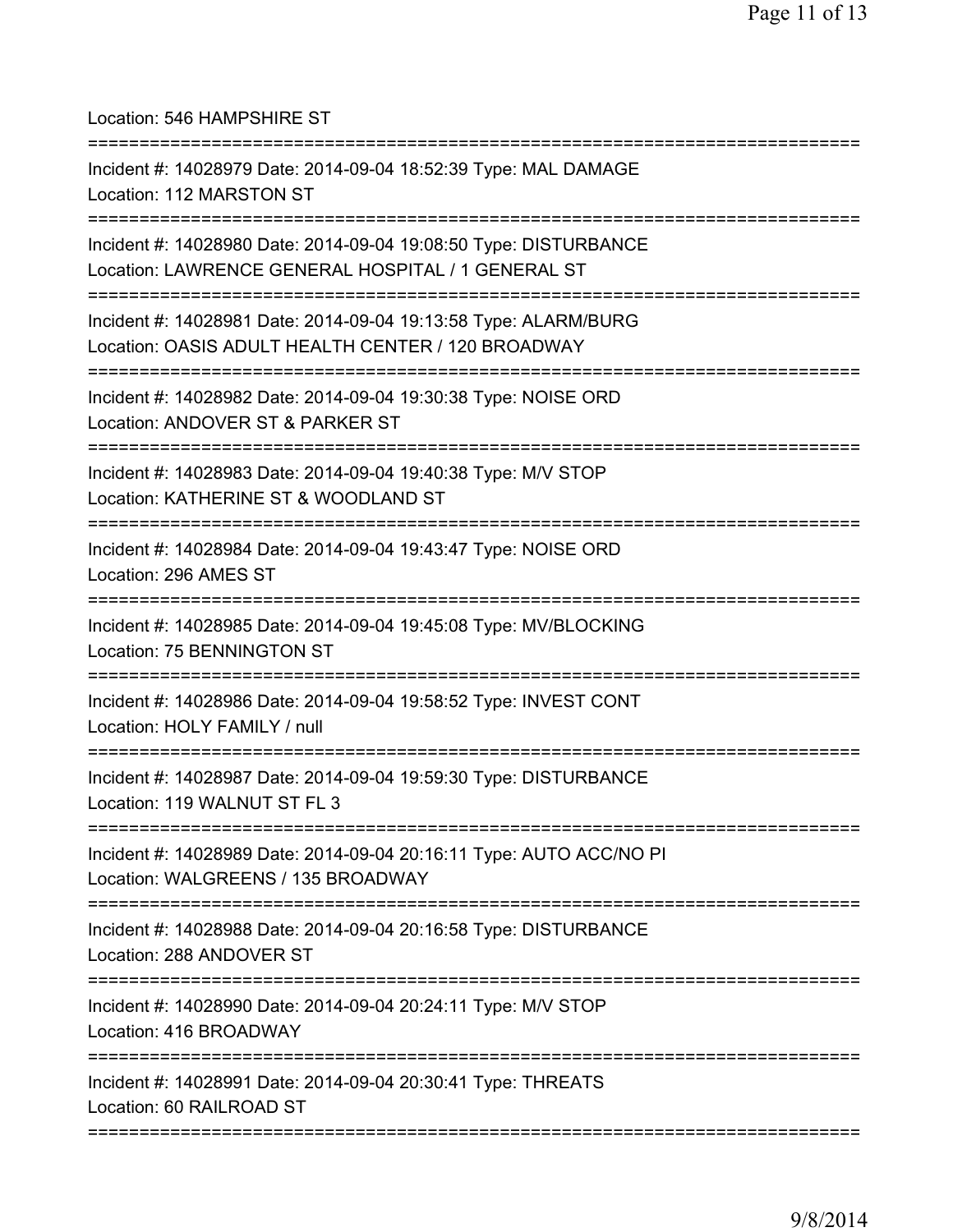| Incident #: 14028992 Date: 2014-09-04 20:48:52 Type: ALARM/BURG<br>Location: COMMONWEALTH MOTORS/NISSAN / 1 COMMONWEALTH DR        |
|------------------------------------------------------------------------------------------------------------------------------------|
| Incident #: 14028993 Date: 2014-09-04 20:53:49 Type: DISORDERLY<br>Location: 300 WATER ST                                          |
| Incident #: 14028994 Date: 2014-09-04 21:02:47 Type: MEDIC SUPPORT<br><b>Location: CENTRAL BRIDGE</b>                              |
| Incident #: 14028995 Date: 2014-09-04 21:10:30 Type: GUN CALL<br>Location: ALDER ST & JUNIPER ST                                   |
| Incident #: 14028996 Date: 2014-09-04 21:26:38 Type: DISTURBANCE<br>Location: 40 BELMONT ST FL 1                                   |
| Incident #: 14028997 Date: 2014-09-04 21:36:56 Type: COUNTERFEIT<br>Location: JIMS SUB / 415 S BROADWAY                            |
| Incident #: 14028998 Date: 2014-09-04 21:47:11 Type: DRUG VIO<br>Location: 89 BELKNAP ST<br>====================================== |
| Incident #: 14028999 Date: 2014-09-04 22:06:49 Type: DISTURBANCE<br>Location: 131 FARNHAM ST                                       |
| Incident #: 14029000 Date: 2014-09-04 22:33:53 Type: VIO 209A<br>Location: ESSEX ST & LAWRENCE ST                                  |
| Incident #: 14029001 Date: 2014-09-04 22:55:23 Type: DISTURBANCE<br>Location: 8 FULTON ST #1                                       |
| Incident #: 14029002 Date: 2014-09-04 22:55:55 Type: DISORDERLY<br>Location: 101 MARKET ST                                         |
| Incident #: 14029003 Date: 2014-09-04 23:00:05 Type: VIO 209A<br>Location: CVS PHARMACY / 266 BROADWAY                             |
| Incident #: 14029004 Date: 2014-09-04 23:05:26 Type: MISSING PERS<br>Location: LAWRENCE GENERAL HOSPITAL / 1 GENERAL ST            |
| Incident #: 14029005 Date: 2014-09-04 23:06:54 Type: M/V STOP<br>Location: COMMON ST & HAMPSHIRE ST                                |
|                                                                                                                                    |

===========================================================================